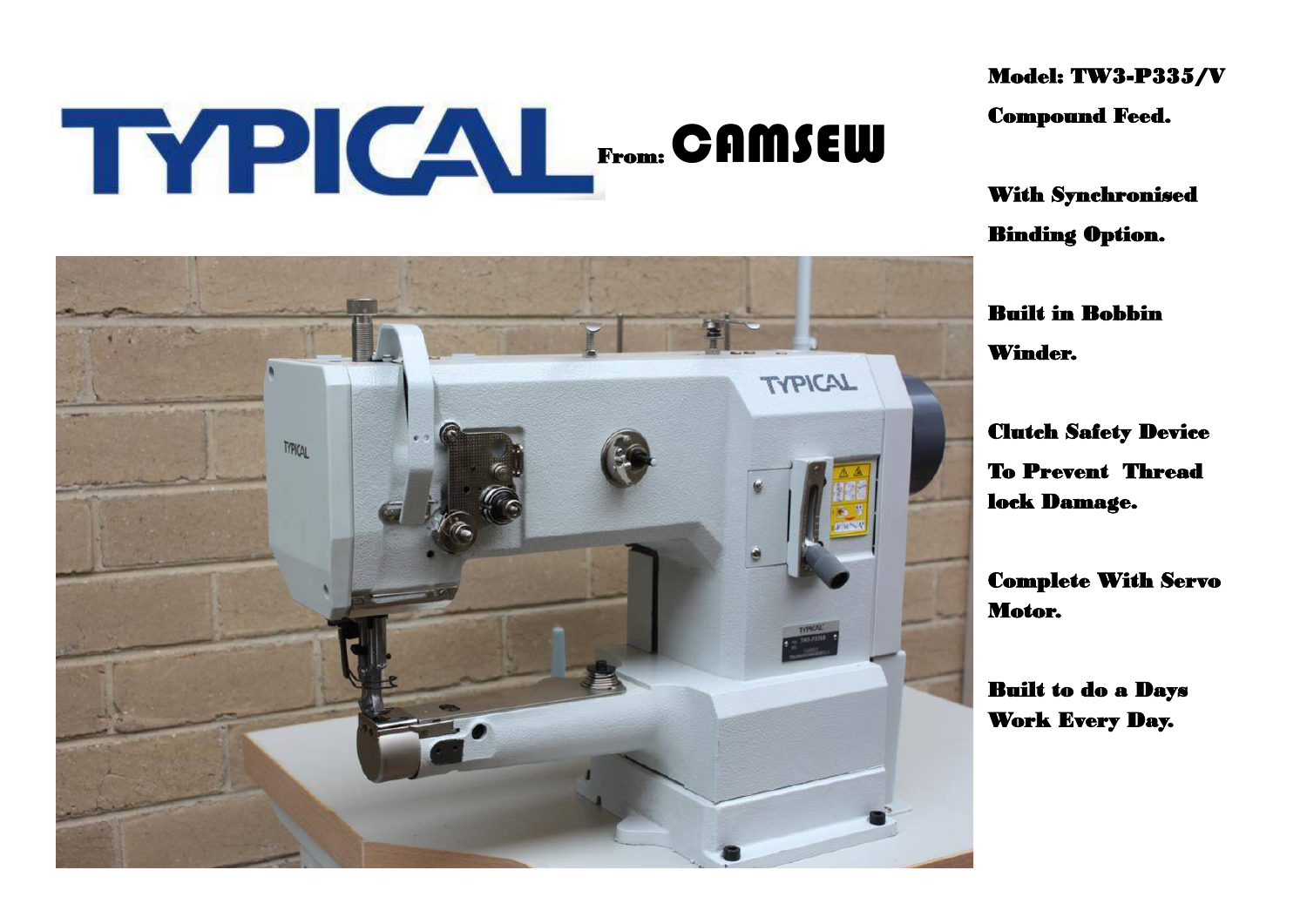#### TW3-P355VB Synchronised Dedicated Binding

**This model is designed for dedicated binding, where a quality finish is needed ever time.**

#### Compound Feed

Foot rise when operating up to 7mm means even feeding over very heavy cross seams.

Full range of extra feet available, your range of existing Pfaff feet will fit this machine.

**Safety Clutch:** prevents damage from thread lock.



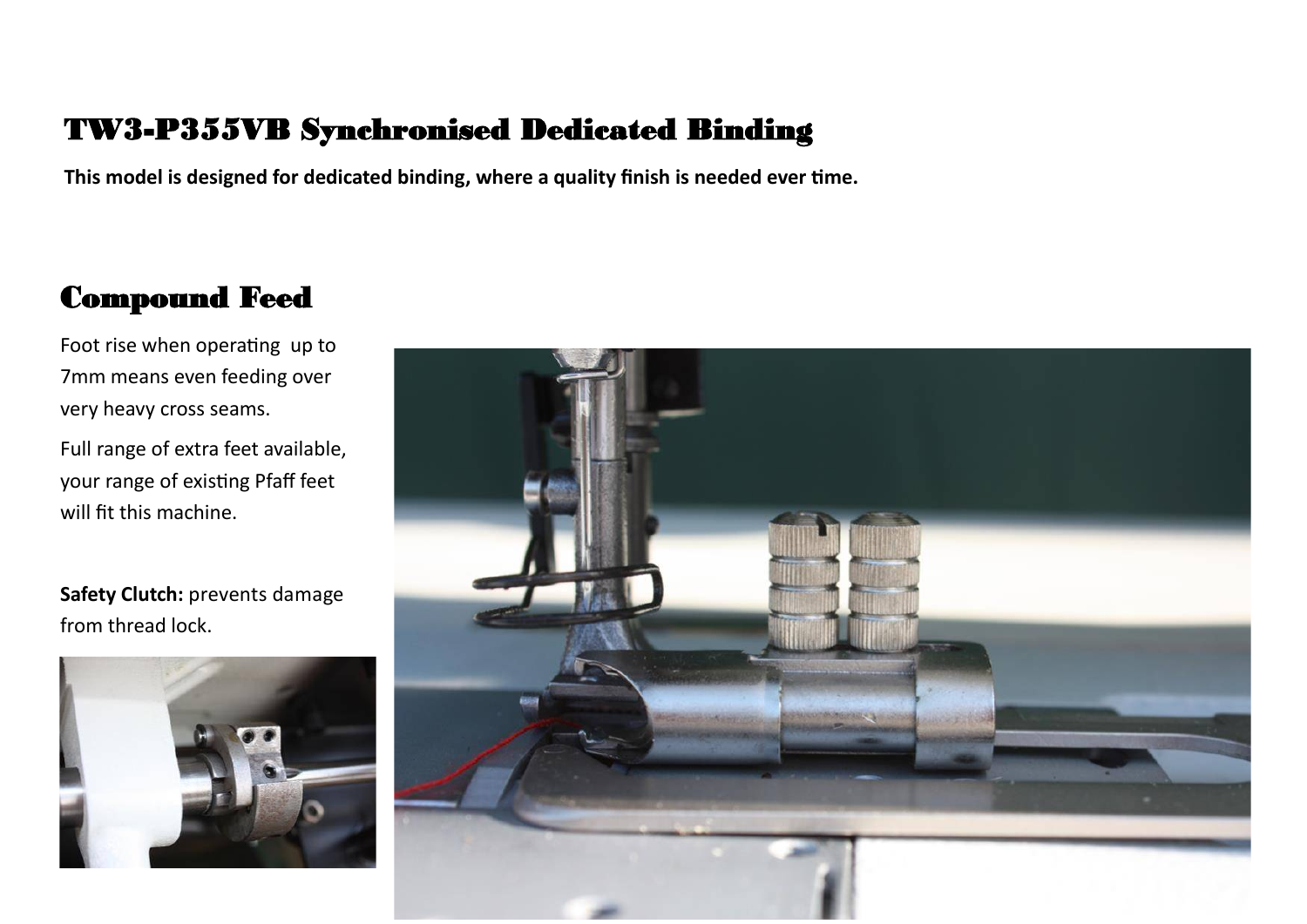#### Servo Motor

**PowerMax:** servo motor, control box, synchroniser.

**AC servo motor**: Low power consumption with 550 watts output, (750 watts 1 HP available) smooth, and very quiet, top speed adjustable by operator.

**Synchroniser:** Needle stops down when pedal released, to turn work. Needle stops up when "Heel Back" to remove work.

**Low Noise:** When machine is operating there is no noise, and next to zero power use.

### **Comparison, Specifications, and Price.**

| <b>Model</b>      | <b>Thread</b><br><b>Size</b> | <b>Stitch</b> | <b>Stitch Length</b> | <b>Bobbin</b>      | Feeding             | <b>RPM</b> | <b>Foot Lift</b>         | <b>Cylinder Dia.</b> | <b>Work Area</b> | <b>Dedicated</b><br><b>Binding</b> | <b>In Stock</b> | <b>Needle</b> | <b>Made In</b> |
|-------------------|------------------------------|---------------|----------------------|--------------------|---------------------|------------|--------------------------|----------------------|------------------|------------------------------------|-----------------|---------------|----------------|
| TW3-P335          | <b>M20</b>                   | Lockstitch    | $0-6$ mm             | Standard           | Compound<br>Feed    | 2200       | $14$ mm<br>Foot<br>Pedal | 45mm                 | 26 X 11 cm       |                                    | <b>No</b>       | 134X17        | China          |
| <b>TW3-P335V</b>  | M20                          | Lockstitch    | $0-6$ mm             | Standard           | Compound<br>Feed    | 2200       | $14$ mm<br>Foot<br>Pedal | 45mm                 | 26 X 11 cm       | ю                                  | <b>No</b>       | 134X17        | China          |
| <b>TW3-P335B</b>  | <b>M20</b>                   | Lockstitch    | $0-6$ mm             | Large<br>22X12.5mm | Compound<br>Feed    | 2200       | $14$ mm<br>Foot<br>Pedal | 45mm                 | 26 X 11 cm       |                                    | Yes             | 134X17        | China          |
| <b>TW3-P335VB</b> | M20                          | Lockstitch    | $0-6$ mm             | Large<br>22X12.5mm | Compound<br>Feed    | 2200       | $14$ mm<br>Foot<br>Pedal | 45mm                 | 26 X 11 cm       | $\mathcal{L}$                      | Yes             | 134X17        | China          |
| <b>Motor</b>      | <b>Type</b>                  | <b>Model</b>  | <b>Volts</b>         |                    | <b>Output Power</b> |            | HP                       | <b>RPM</b>           | <b>Made In</b>   | Price + GST                        |                 | <b>More</b>   |                |
|                   |                              |               |                      |                    |                     |            | 0.74HP                   |                      |                  |                                    |                 |               |                |
| PowerMax          | Servo                        | ASU27-55      |                      | 180-284            |                     | 550 Watts  |                          | 5000                 | China            | Included                           |                 | PowerMax      |                |
| PowerMax          | Servo                        | ASU27-75      | 180-284              |                    | 750 Watts           |            | 1.0HP                    | 3000                 | China            | plus \$55.00                       |                 |               |                |
| Ho Hsing          | Servo                        | <b>MJ</b>     | 200-240              | 600 Watts          |                     |            | 0.8HP                    | 3000                 | Taiwan           | plus \$120.00                      |                 | Ho Hsing      |                |
|                   |                              |               |                      |                    |                     |            |                          |                      |                  |                                    |                 |               |                |

**prices are a guide only, and subject to change**